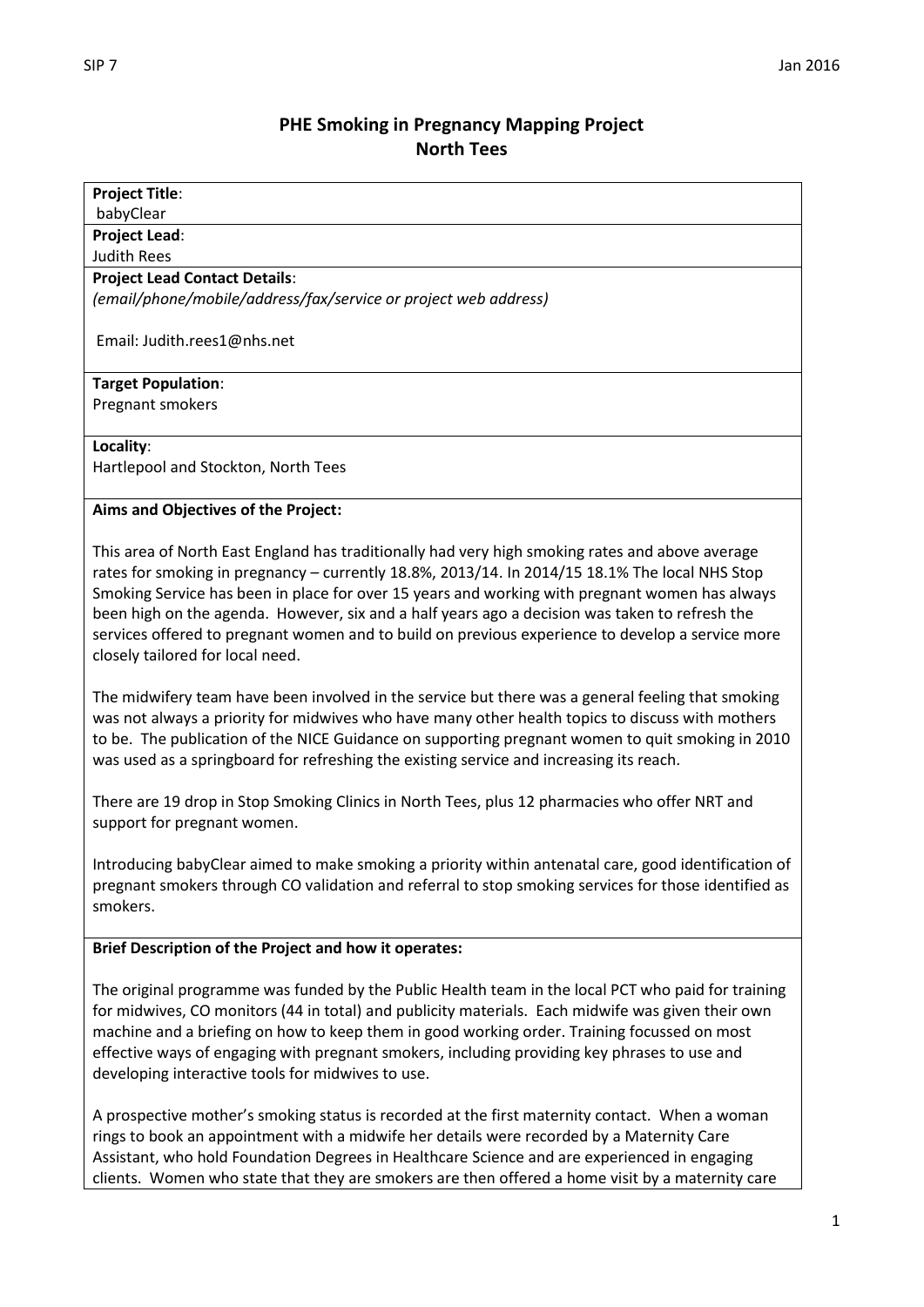assistant who is trained in smoking cessation to Level Two. The pregnant smoker is therefore seen before she is booked by the midwife and treated in conjunction with the Stop Smoking Service

As part of their first "booking" appointment, all women were asked a series of questions which explored their understanding of the impact of nicotine and tobacco use on a developing foetus. For example, "are you aware that the risk of miscarriage increases if you are a smoker" etc. These questions were combined with a referral form called the "Smokefree Families Form", completed by the midwife with mothers-to-be- signing an acknowledgement that they have been given information about the risks of tobacco use.

Women who were motivated to quit smoking were then referred to the Stop Smoking Service. Different levels of engagement were employed when speaking to the women, with the expensive cost of smoking found to be a more effective lever than future health impacts in many cases.

Midwifery Care Assistants have played a central role in the success of this project, as have midwives. Midwifery Care Assistants are funded by the Maternity Service and provide advice on a range of healthy lifestyle issues. Home visits are offered on alternate weeks to stop smoking drop in visits to ensure that mothers-to-be are given more intensive support for the first four weeks.

In June 2013 the babyClear initiative was launched in the North Tees area. This programme of engagement involves a more "straight talking" approach than had been used previously. It was hoped that this approach will be more successful in engaging with mothers in "hard to reach" groups who have been unresponsive to a more counselling-centred intervention.

babyClear training was mandatory for all midwives and new CO monitors provided. This programme has been two-tiered with the second tier of "risk perception" training being introduced in 2013. Risk [Perception](http://www.magonlinelibrary.com/doi/10.12968/bjom.2012.20.4.236) involves offering a more interactive, straight talking intervention to pregnant women with more detailed information about the damage done by tobacco use on the foetus and began at North Tees in Feb 2014. It is funded 50/50 between maternity and the stop smoking service. The use of Computer graphics displaying foetal Carbon Monoxide levels compounds this information. Midwives have worked in partnership with radiographers providing maternity scans so that a woman will receive both her first scan and the risk perception intervention from a Stop Smoking Midwife/Advisor at the same appointment. Additional training has been given to radiographers so they are aware of the 'Risk perception Intervention'.

## **Outcomes:**

Smoking at time of delivery has dropped from 18.9% 2012/13 to 18.1% in 2014/15. Difficulty ensues comparing data, between Hartlepool & North Tees as PCT's have combined to become CCG's.

This approach has meant that women traditionally unconvinced about the harm of smoking on their baby were more motivated to quit and more likely to commit to quitting.

CO monitors are considered by midwives to be an important tool for engaging mothers-to-be and, in some cases, fathers-to-be. Some of the midwives were anxious at first delivering the risk perception intervention but once they saw women listening to the health outcomes of smoking felt the straight talking message was effective.

Yearly audit of midwives notes has shown that midwives are offering CO monitoring to all pregnant women at booking as part of standard pre-natal care.